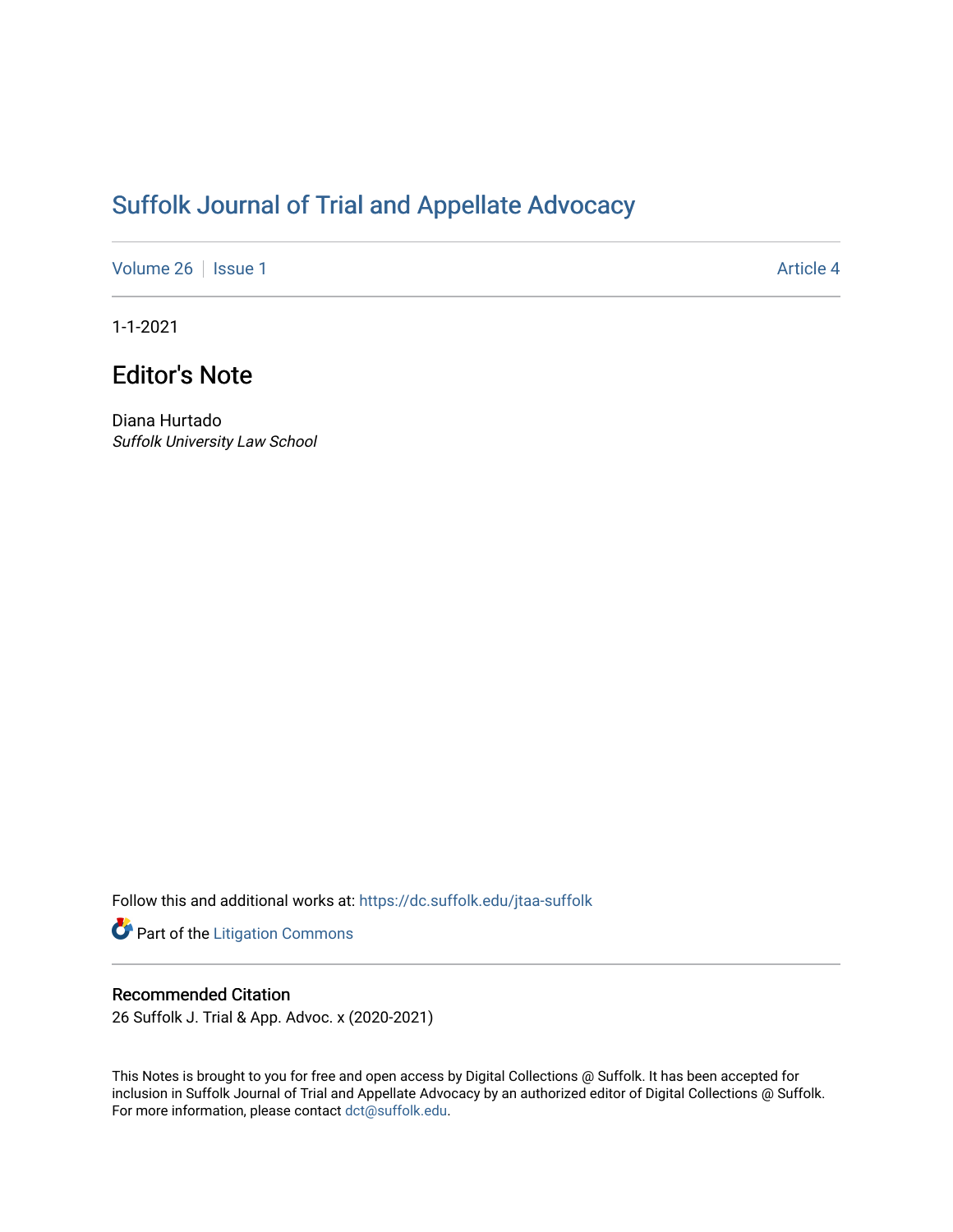### **EDITOR'S NOTE**

#### Dear Reader:

On behalf of the Suffolk University Law School Moot Court Honor Board, I am honored to present the first issue in Volume XXVI of the *Suffolk Journal of Trial & Appellate Advocacy.*  This issue contains one lead article and eight student-written pieces. Each piece is designed to provide insight and be of practical use to lawyers and judges at both the trial and appellate levels. Due to the ongoing global pandemic, this volume was edited and compiled remotely by our authors and editorial staff. Covid-19 provided unique challenges for journal, as we were unable to collaborate with each other in person. I am incredibly proud of our staff's hard work, dedication, and perseverance during this difficult time.

The lead article, *The Demise of the Law-Developing Function: A Case Study of the Wisconsin Supreme Court*, was written by Skylar Reese Croy. Attorney Croy is the Executive Assistant to the Honorable Patience Drake Roggensack, Chief Justice of the Wisconsin Supreme Court. He formerly served as her law clerk. He graduated from the University of Wisconsin Law School in 2019, magna cum laude and Order of the Coif. There, he served as Editor-in-Chief of the Wisconsin Law Review. His published work has appeared in several legal periodicals, including the Wisconsin Law Review, the Marquette Law Review, and the Georgetown Journal of Legal Ethics.

*The Demise of the Law-Developing Function: A Case Study of the Wisconsin Supreme Court* examines an increase in Wisconsin Supreme Court decisions with no majority opinion. This increase is partially due to conservative justices with an anti-consensus building philosophy joining the court. Pursuant this philosophy, a justice will refuse to join an opinion if the opinion does not state almost precisely what the justice believes. In this Article, Attorney Croy addresses (1) the problems associated with this philosophy, (2) how it conflicts with the law-developing function of the Wisconsin Supreme Court, and (3) proposes solutions for minimizing the number of decisions issued without a majority opinion.

The student-written pieces discuss the following legal topics and cases:

- An examination of the Supreme Court's most recent affirmation of an overlooked loophole to the Double Jeopardy Clause that undermines the Clause's guaranteed protections (Ross Ballantyne);
- An analysis of upholding the right to choose through the right to physician-assisted suicide if *Roe v. Wade* is overturned (Jennifer McCoy);
- A forecast of the California Consumer Privacy Act's impact on nationwide data breach class actions (Brendan Chaisson);
- An analysis of excessive force and whether a police officer can be held civilly liable for tasing a mentally ill person after resisting arrest (Brandon Vallie);
- A discussion of how Supreme Court jurisprudence has determined the content neutral classification for buffer zone ordinances that restrict speech near abortion facilities (Jamie Wells);